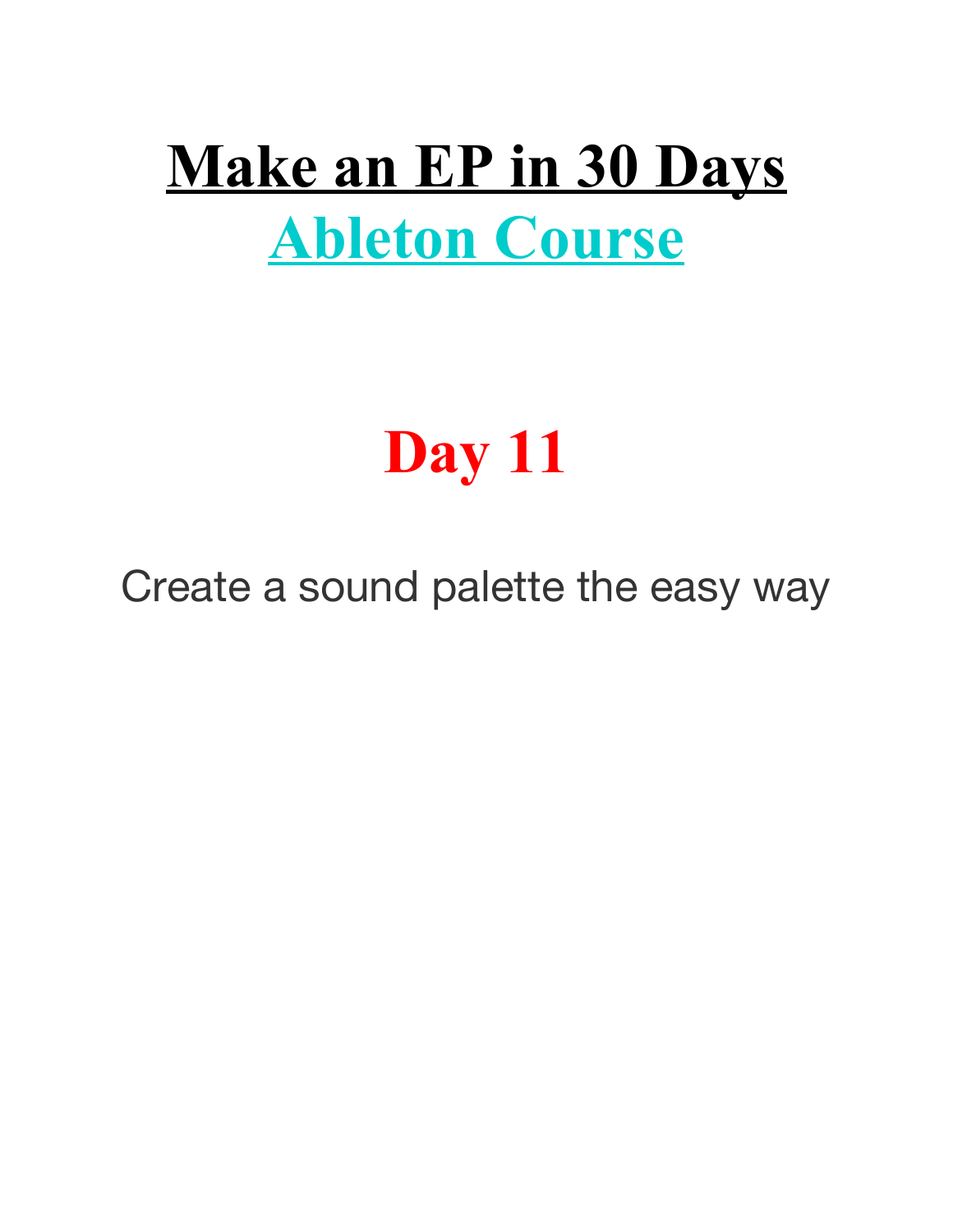Yesterday, we looked into some sound design basics to start creating & tweaking sounds. Although this can be important when you have a sound in your head that you need to approximate, getting great at it can be a long path.

Today we are going to take a diferent approach to creating your palette of sounds by allowing for some randomness & happy accidents. You'll be surprised what brilliant things can come out of this process.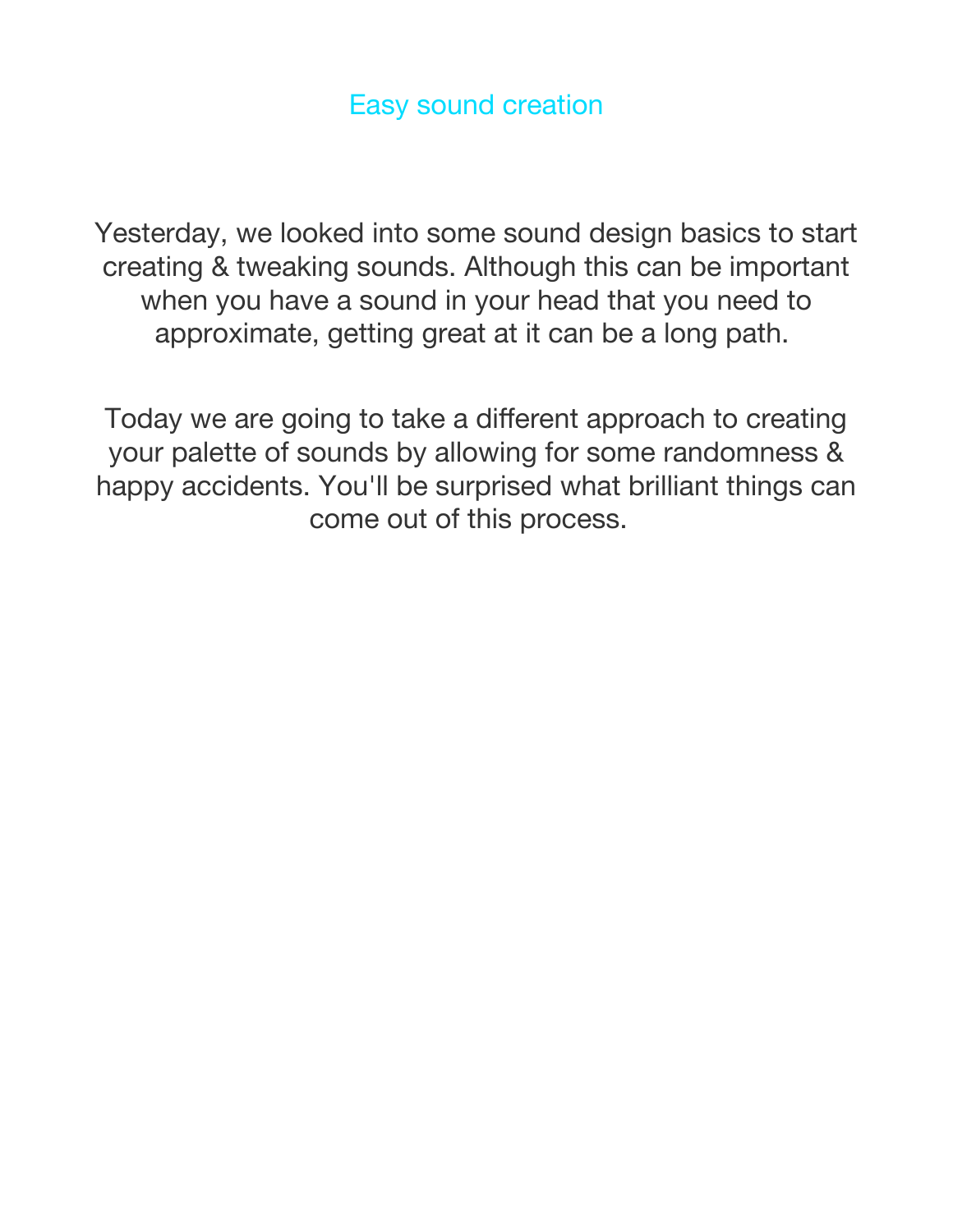Home recordings

Home recordings are such an easy way to get original percussion, ambient & filler sounds.

This can be done by grabbing a microphone & banging on things around the house or even easier, recording yourself doing mundane things around the house with your smart phone.

Try recording ambience outdoors, in the mall or at a local diner. The natural space & reverbs can add dimension to your music & the low-fi recordings can help add a bit of dirt as well, which can be a very good thing when layered with cleaner sounds.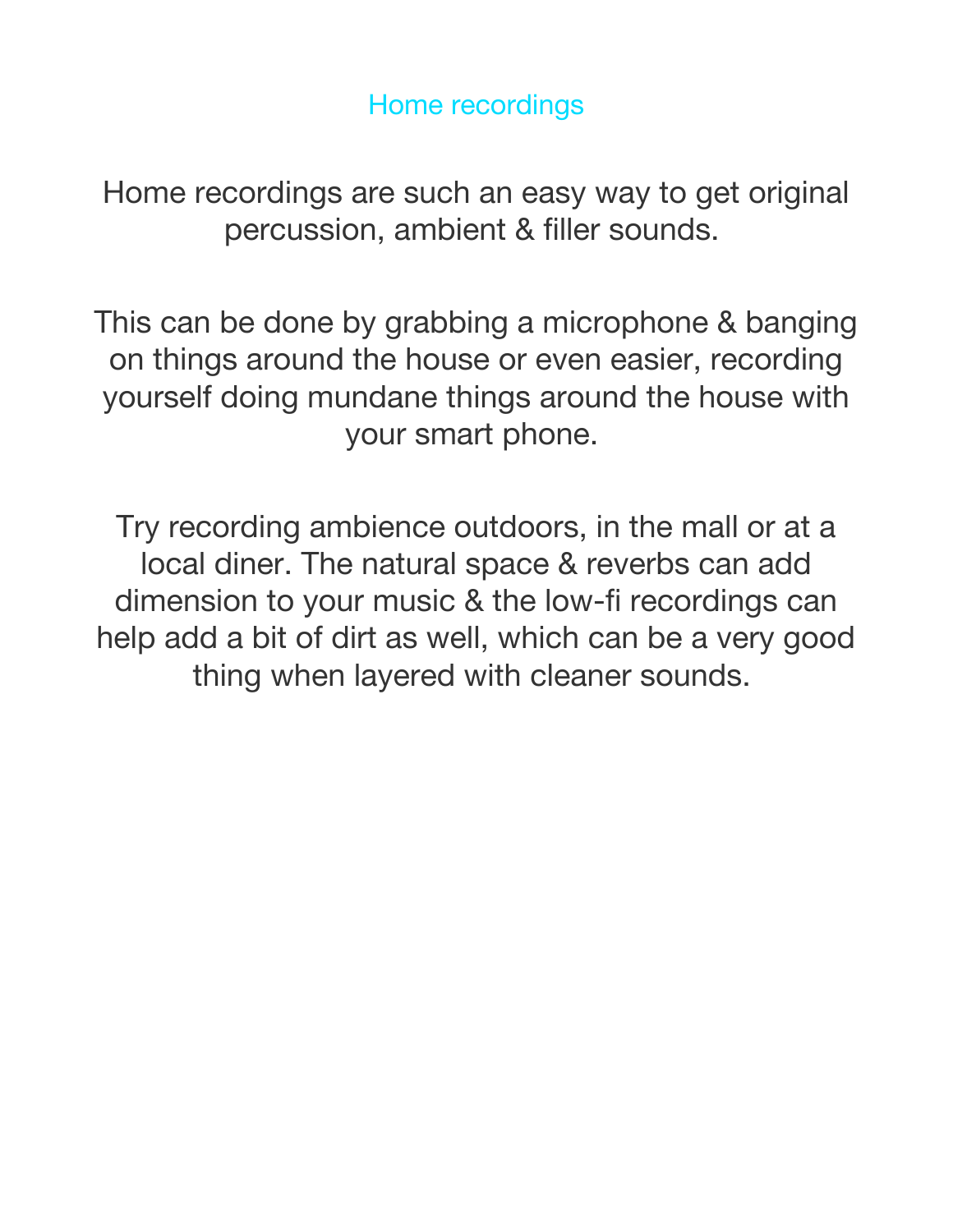When attempting to create that *one* sound in your head, you often miss 100 fantastic sounds you made along the way, that might be even better.

With this tip, we are going to capture all of that accidental genius.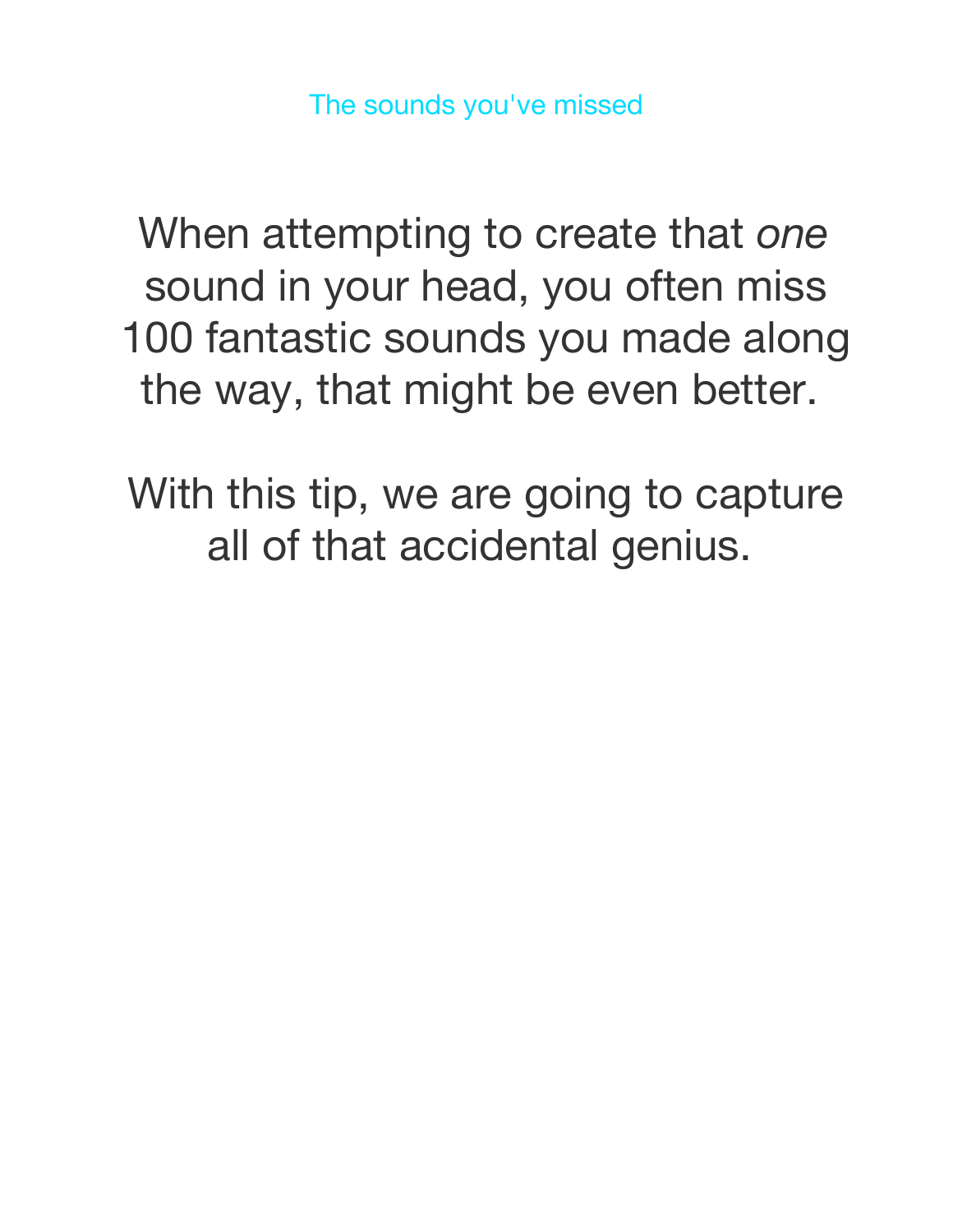Synth jams

A fantastic way to get interesting sounds is to drag a synth and a scale effect onto a midi track, choose the scale you would like to work in & record yourself jamming on a synth for 30 to 40 minutes, cutting out the best bits.

This allows you to go wild & have every sound you create be key matched, so they will all work within your composition.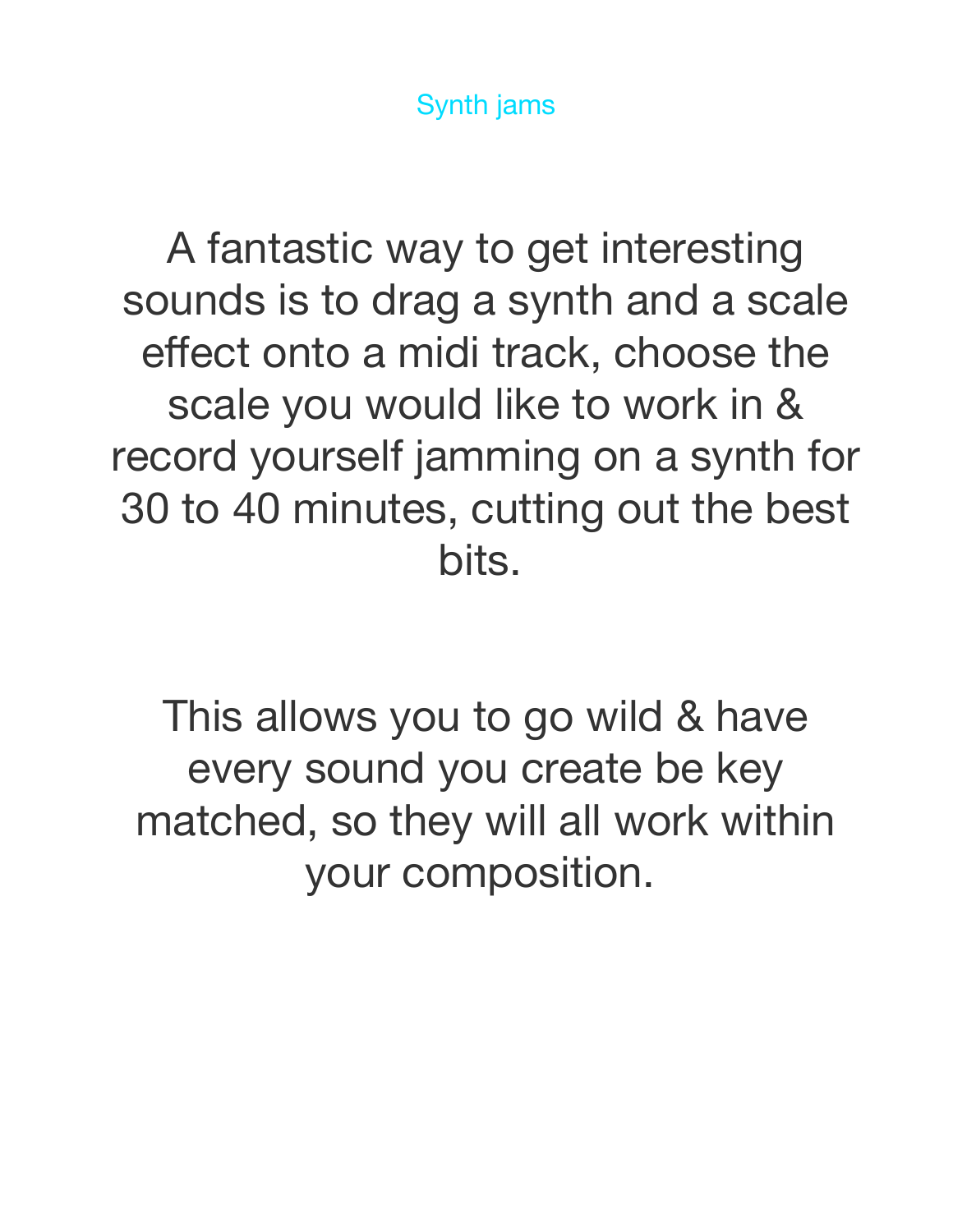#### knobs

This works best when you have some physical knobs to twist & have some macros assigned to common parameters like filter, attack, decay, sustain, pitch, Ifo etc. If you don't have a midi controller, just move knobs with your mouse while playing.

If you look in your instrument rack presets, you'll find great sounds with macros & efects already set up.

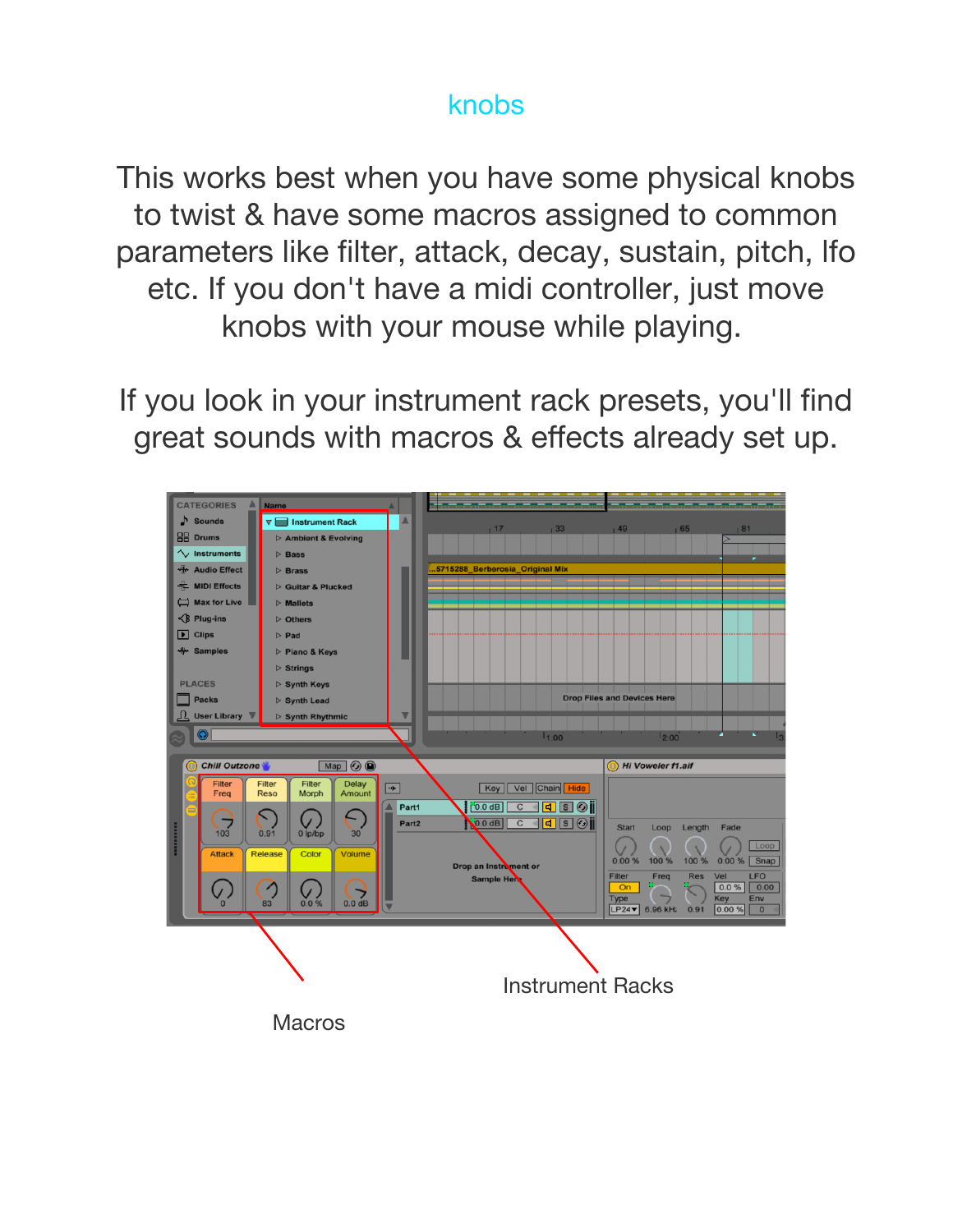#### Record the jam

To set yourself up properly for your synth jams, make sure to:

- 1. Create a new audio track
- 2. Set the input "from" to your synth track
- 3. Arm both your midi track & audio track for recording

4. Press the record button at the top of the Ableton screen & get to it

5. There are no rules from here. Turn all the knobs you can & feel free to drag in new synths & presets during the process. Just have fun with no particular goal in mind.

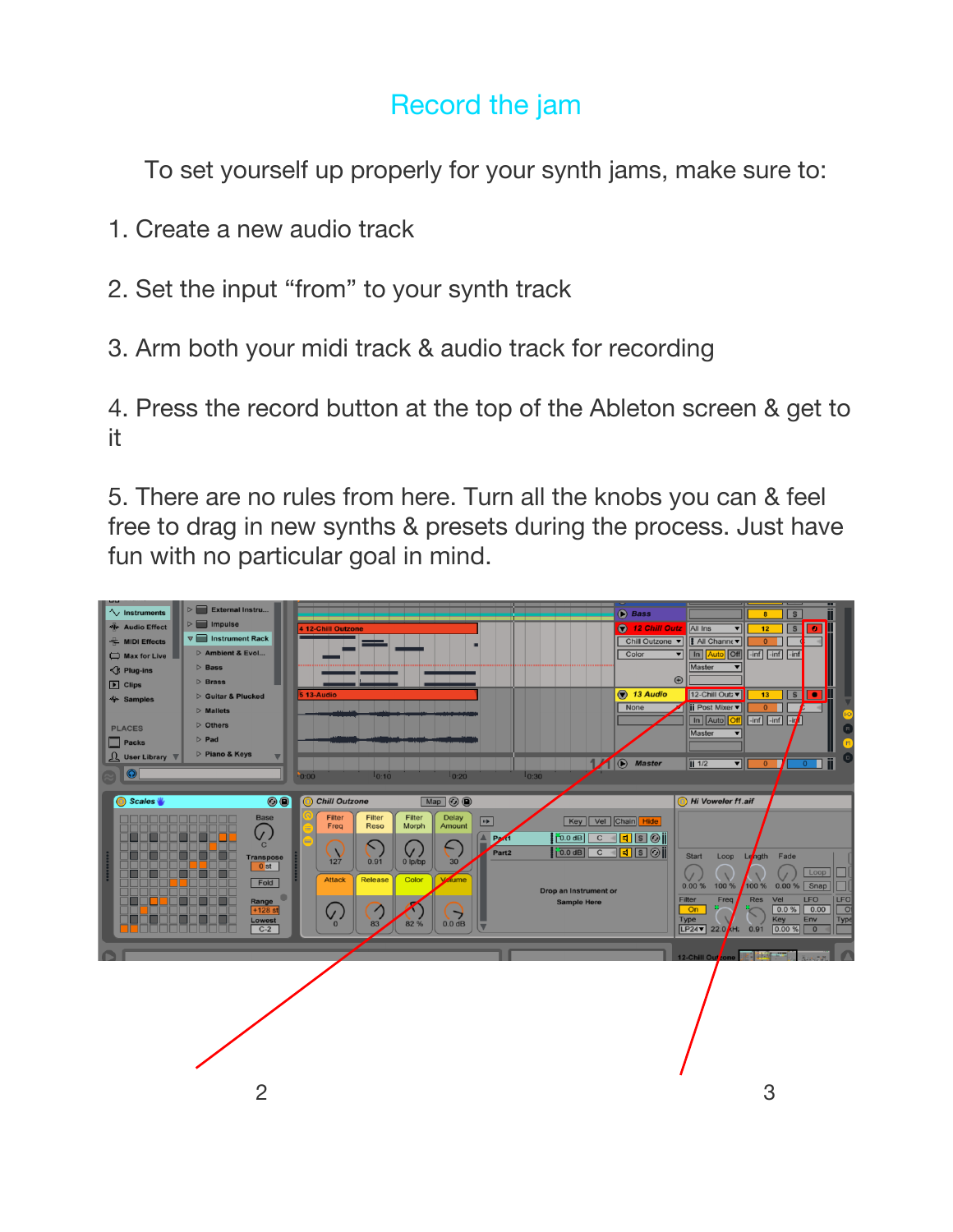

Many sounds that you love in a song are actually several layers working together to sound like 1 sound.

Layering sounds is a powerful way to get those richer, more complex ideas. Here are some tips that could help improve your productions in pretty noticeable ways.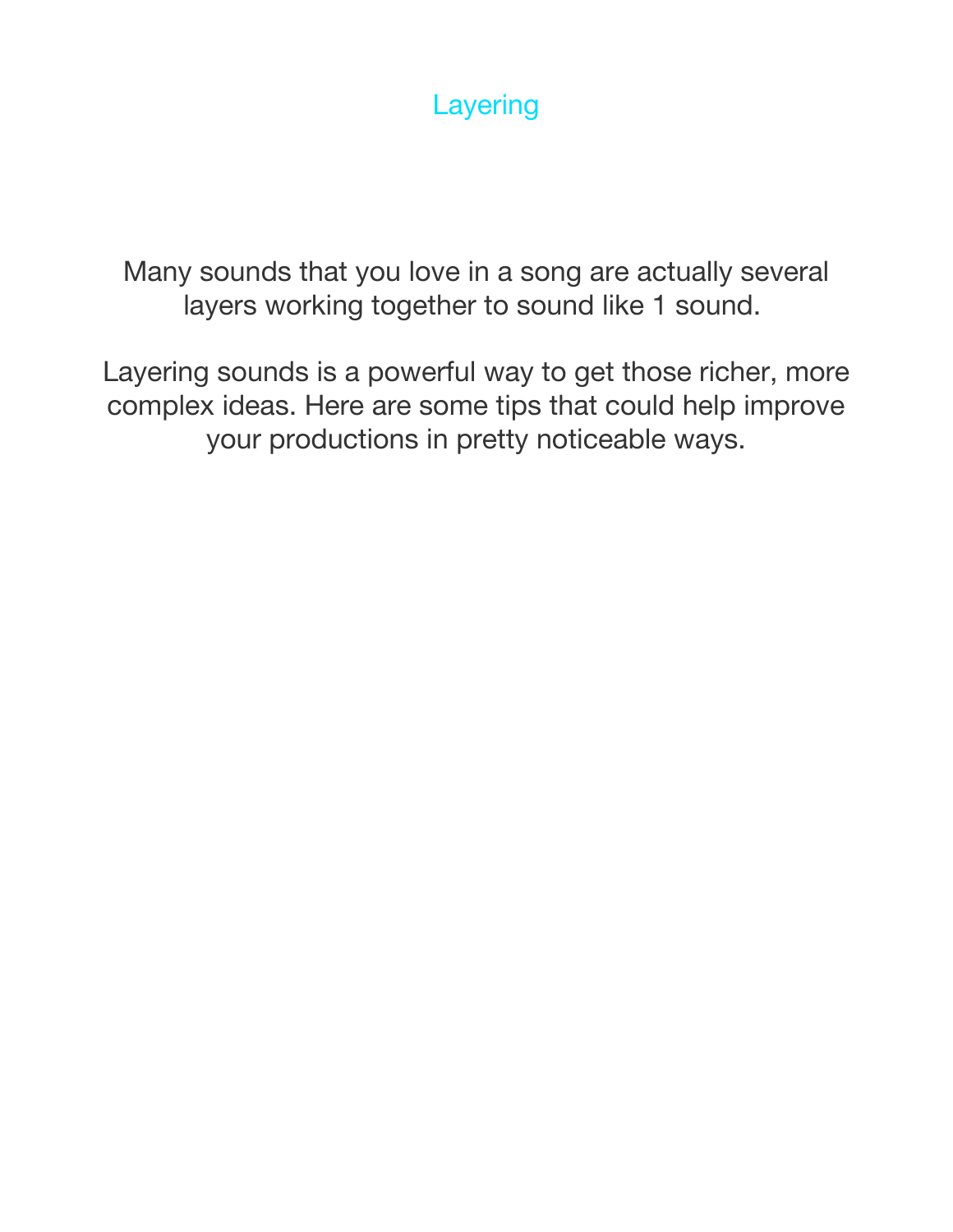Octave layering

Octave layering is a fantastic & simple way to give a sound more *weight* or *bite* very quickly.

I do this quite often when something is sounding a bit weak & it usually does the trick.

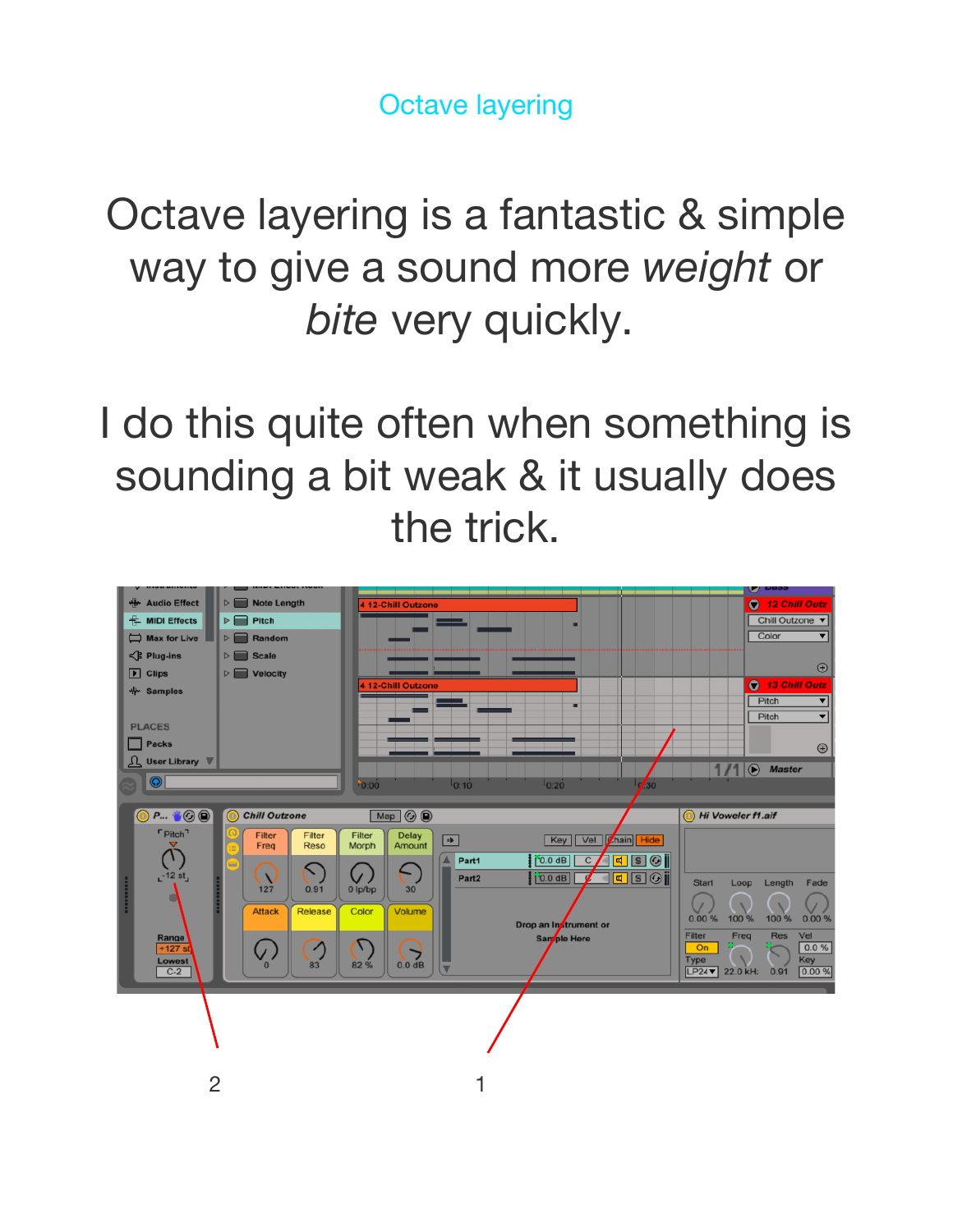#### Octave layering

Octave layering is a simple process:

1. Duplicate your audio or midi track

2. For midi, drag in *pitch* from your midi efects & depending on the sound you want, bring the pitch down or up 12 semitones

2B. For audio, you'll want to find the transpose knob & raise or lower by 12 semitones

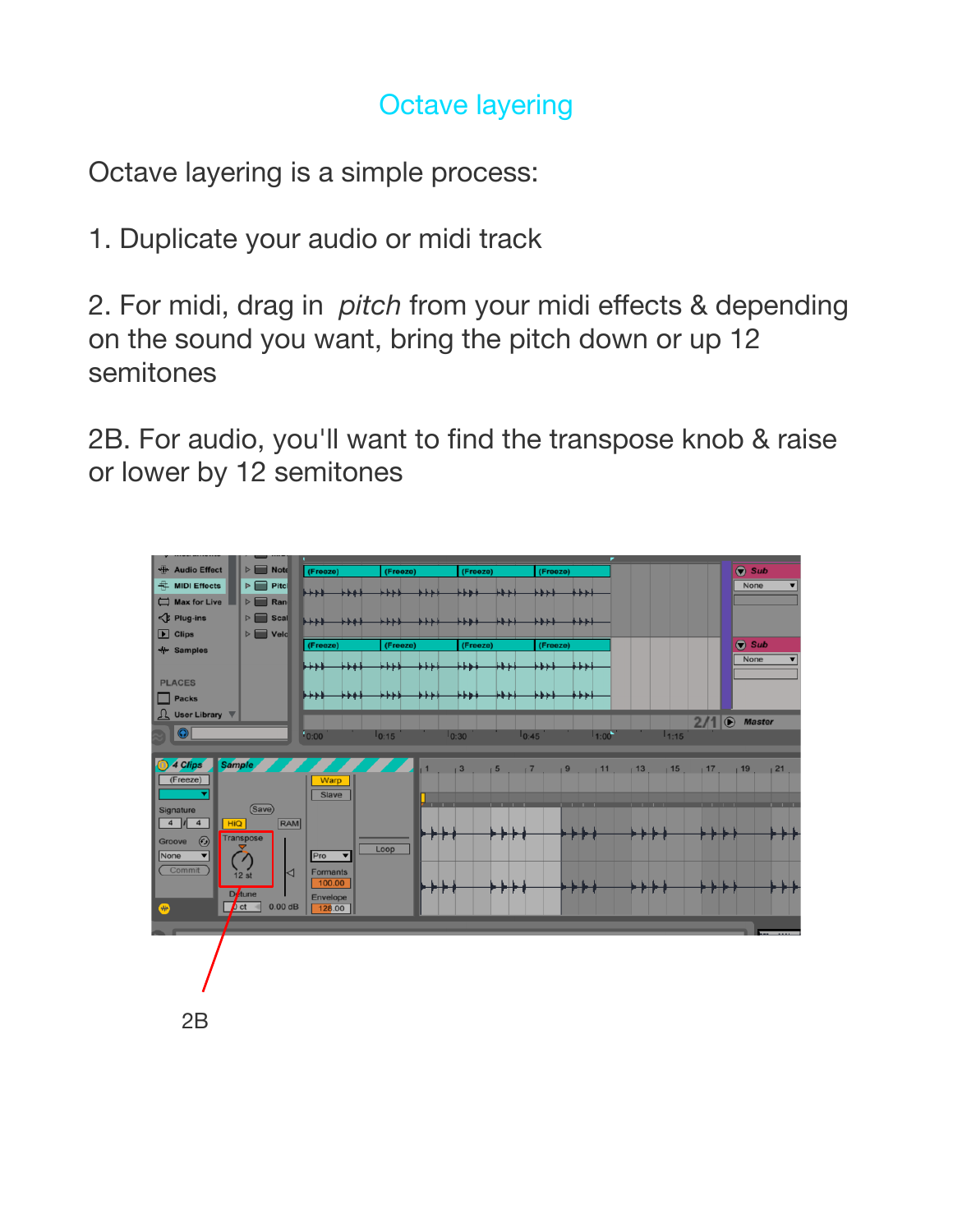### Octave layering

3. You will usually want to lower the volume of your layer so it's a bit more subtle. A little can often go a long way.

4. You may also want to drag in an EQ8 to remove some lows or highs, so your parts mesh together better.

5. Lastly consider grouping the tracks & adding a light compression to the group track. The mix/gel preset works pretty well.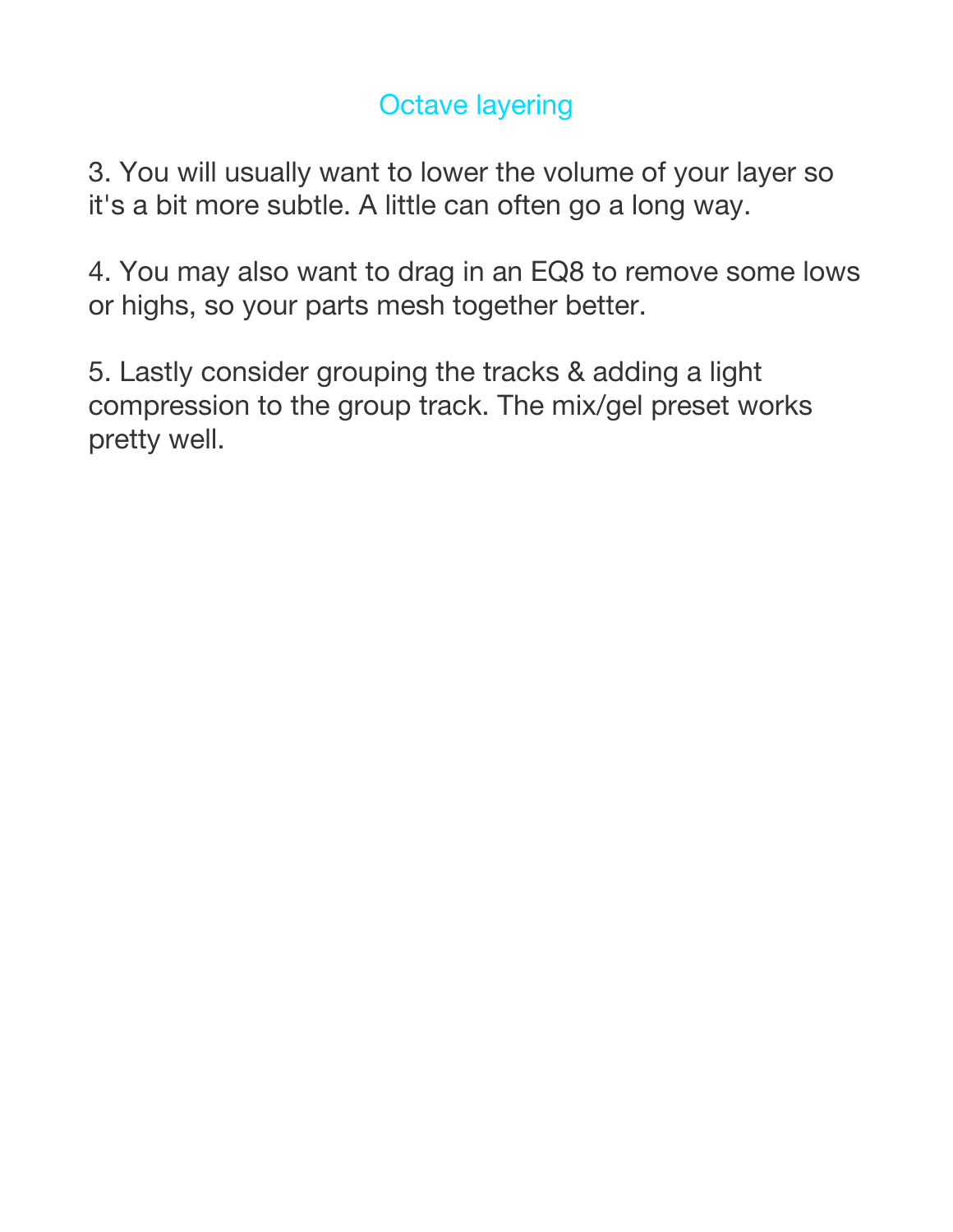Frequency Layering

Frequency layering is when you create diferent sounds to represent the low, mid & high frequencies.

This technique is often used for Kicks & Bass but can be great for any number of sounds.

By focusing on each frequency range separately, it's usually easier to create 1 complex sound & then group those layers to add certain efects like compression, reverb of delay over the whole group.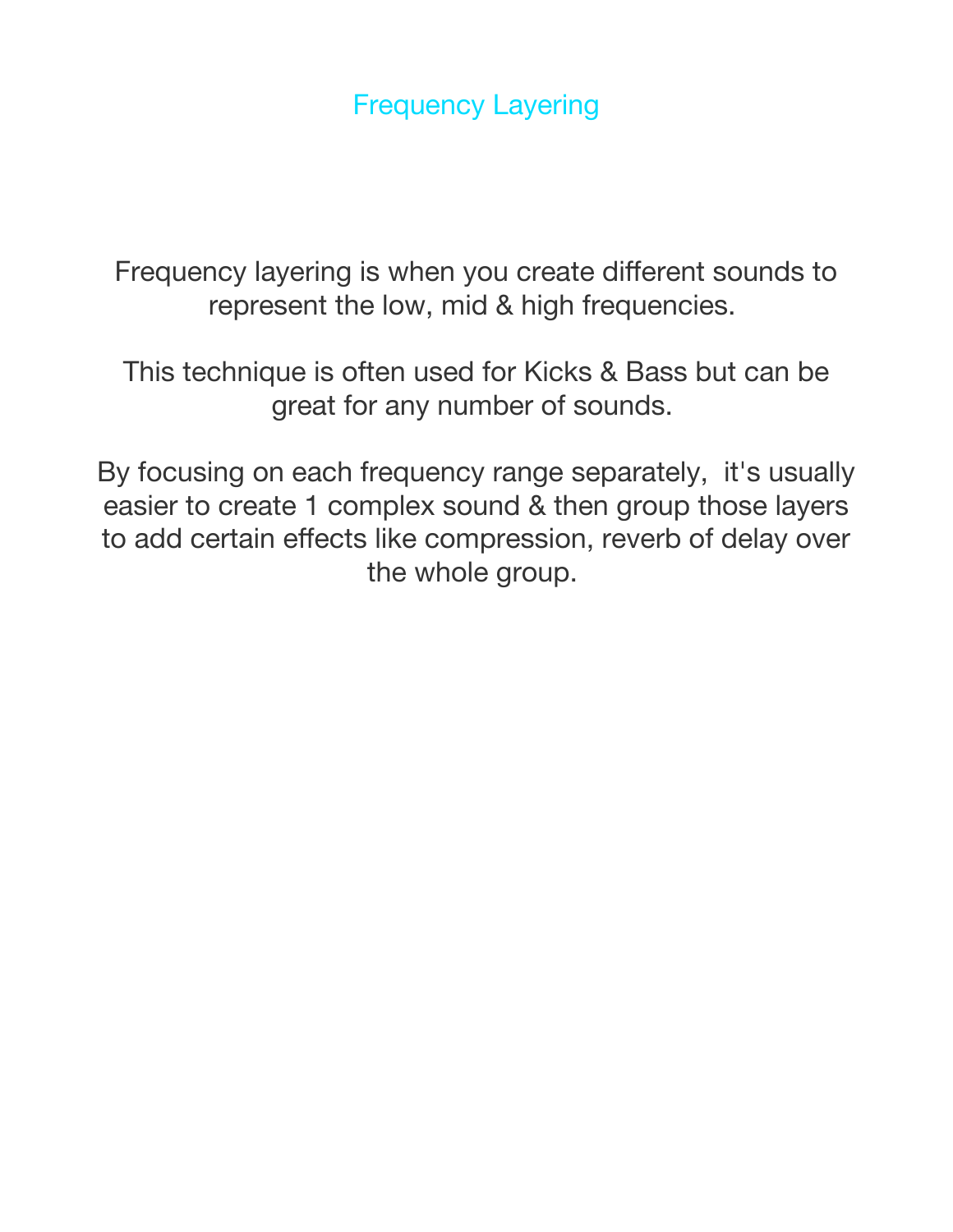### **Sampling**

Many music producer's from the bottom to the top use sampling other songs to get nice sounding drum hits, bass, and short sounds to use in their own productions.

Sampling allows us to get the sounds we would have a tough time making from scratch, while focusing on what we are good at. It's a huge time saver & can boost your confdence knowing you are using sounds that are already proven to work in the clubs.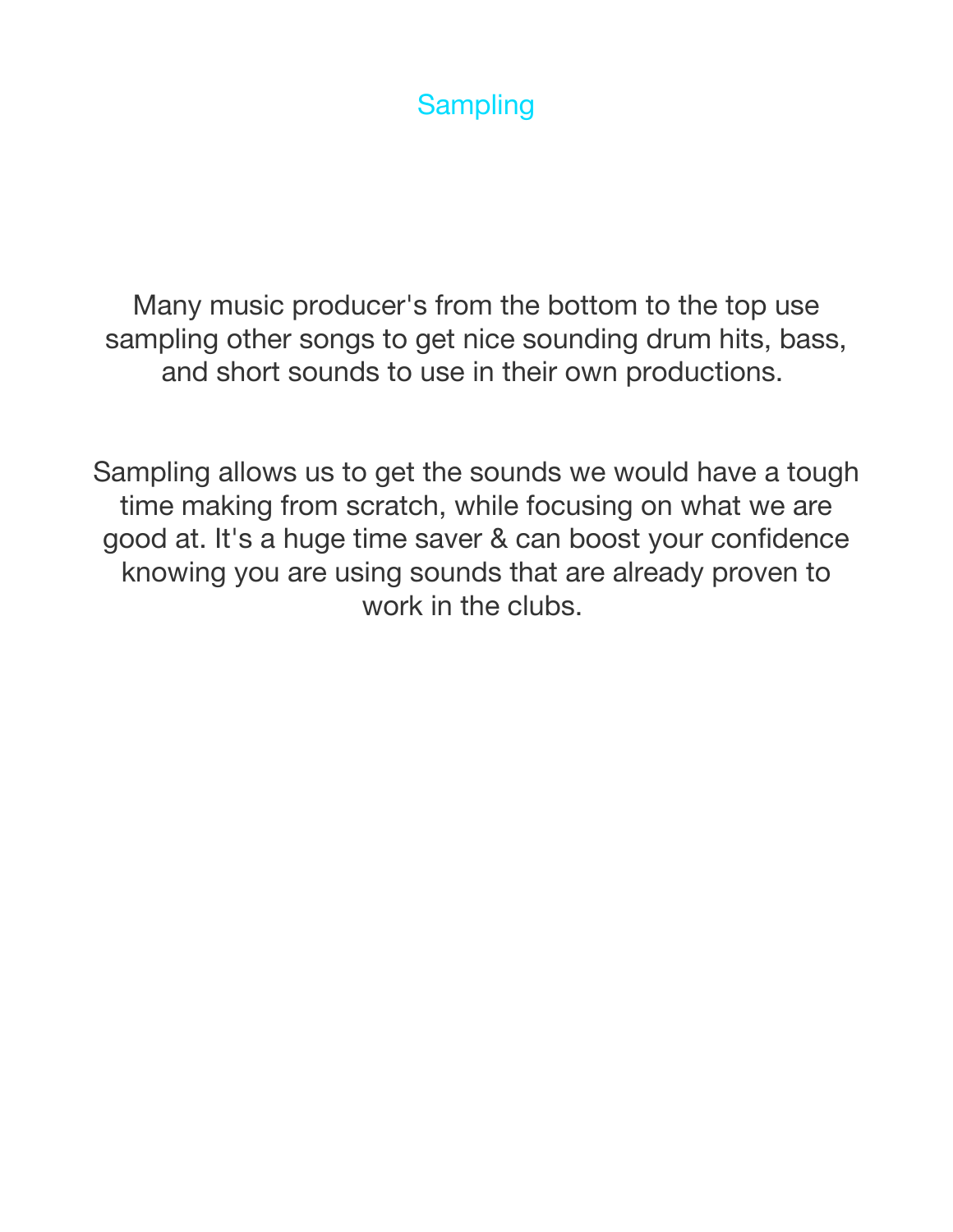The best way to get clean samples is from the intros and outros of songs, when things are more stripped down or at a break.

Other times you'll want to EQ out what you don't want, for example, EQing out highs to remove a hi hat from a sample, or vice versa. Sometimes it's a good idea to automate a filter.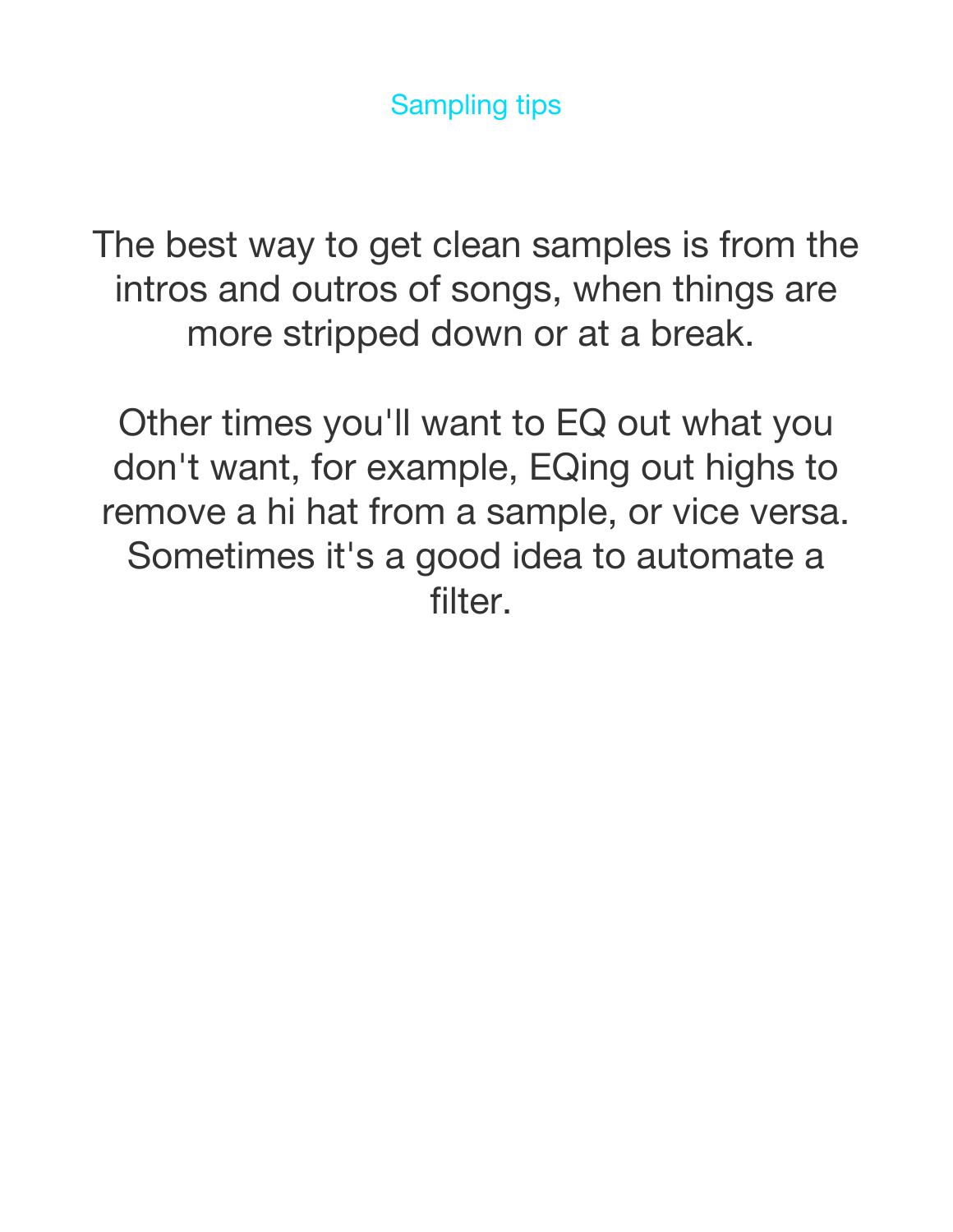Sample Packs

This section wouldn't be complete without mentioning the value you can get from a great sample pack. Often you can get samples made for your particular style of music that can really speed up your songwriting process.

This can be great for building your own drum kits with quality sounds & most other instruments you may be looking for.

With some eq, pitch shifting & other effects, you can really make these sounds your own.

Like I mentioned before, Splice.com has a very innovative way of giving you access to hundreds of thousands of samples.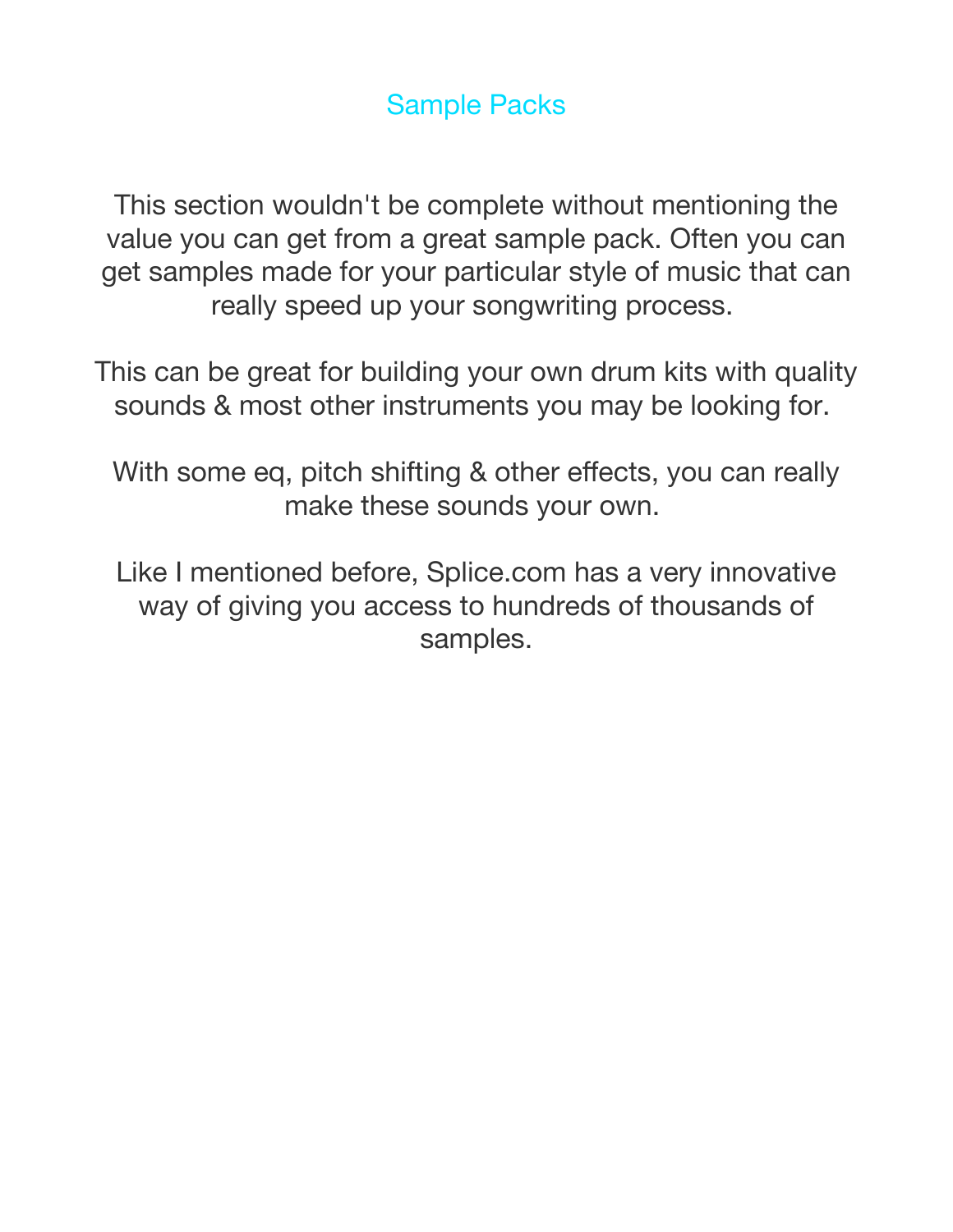Remember

Remember the goal is to create your own unique sound quickly with whatever is available to you. Don't slow yourself down with limiting beliefs.

Let the world be your sound palette!